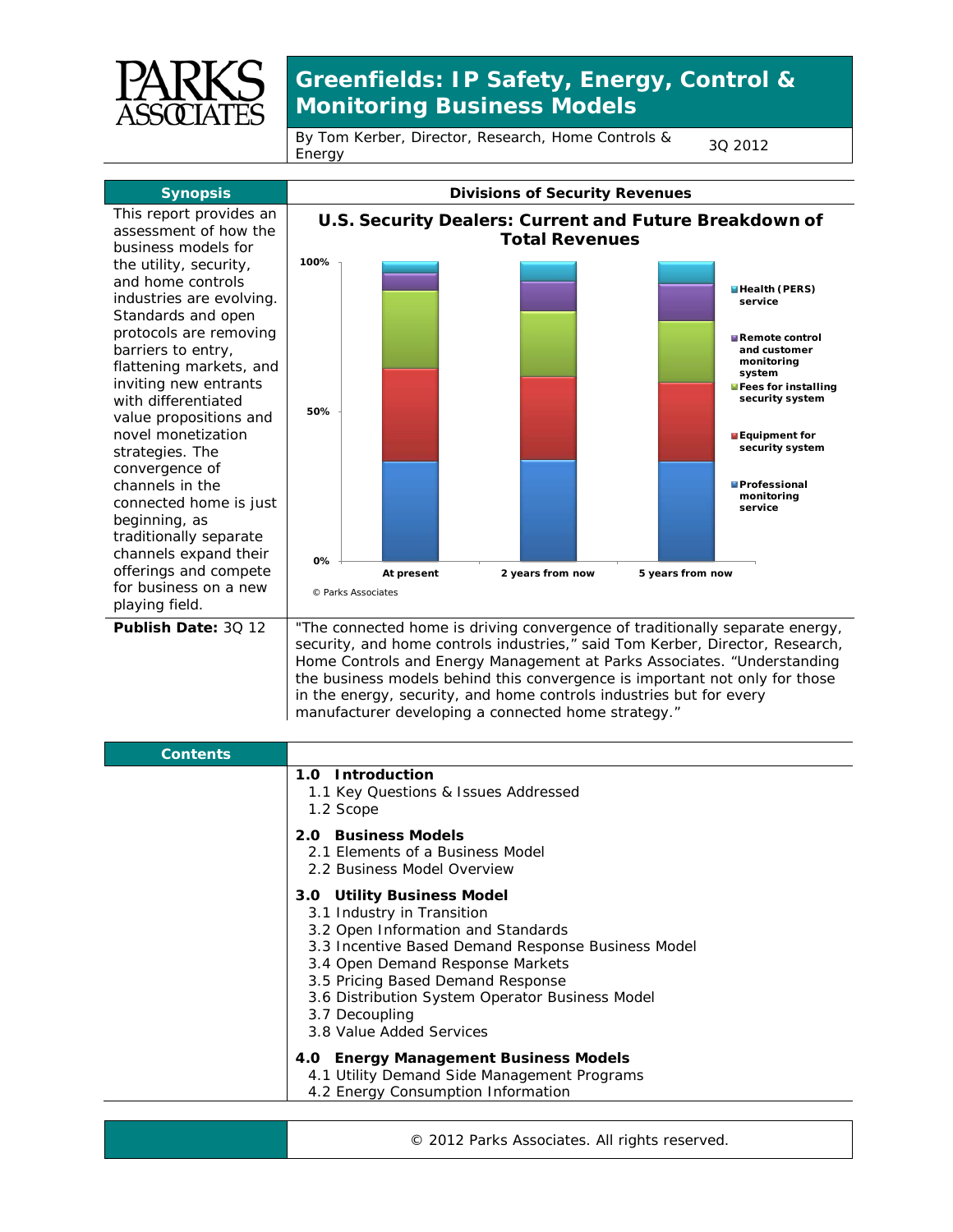

## **Greenfields: IP Safety, Energy, Control & Monitoring Business Models**

By Tom Kerber, Director, Research, Home Controls & <sub>3Q</sub> 2012<br>Energy

| 4.3 Energy Cost Information<br>4.4 Energy Modeling Services<br>4.5 Choreographing Loads<br>4.6 Energy Management Devices                                                                               |
|--------------------------------------------------------------------------------------------------------------------------------------------------------------------------------------------------------|
| 5.0 Security Business Model<br>5.1 New Channels and Platforms<br>5.2 Integrating Energy with Security Services                                                                                         |
| 6.0 Home Control and Monitoring Business Model<br>6.1 New Channels and Platforms<br>6.2 Manufacturers and Connected Products<br>6.3 Mobile Device Application Platforms<br>6.4 Cloud Service Platforms |
| 7.0 Bundled Solutions and Convergence in the Connected Home<br>7.1 Bundled Solutions                                                                                                                   |
| 8.0 Notes on Methodology<br>8.1 Data Sources                                                                                                                                                           |
| Index                                                                                                                                                                                                  |

| <b>Figures</b> |                                                                   |
|----------------|-------------------------------------------------------------------|
|                | Utility, Home Automation, and Security Service Business Models    |
|                | Per Capita Electricity Consumption                                |
|                | Price Sensitivity for Energy Saving Devices                       |
|                | Impact of Granularity of Consumption Data                         |
|                | Energy Savings from Different Energy Consumption Feedback Methods |
|                | Disaggregation Company Profiles                                   |
|                | Energy Cost Information Company Profiles                          |
|                | EcoFactor's Energy Scorecard                                      |
|                | Energy Modeling Company Profiles                                  |
|                | Home Energy Management Platform Profiles                          |
|                | Service Provider Profiles                                         |
|                | Consumers Rating Energy, Security Services Highly Appealing       |
|                | <b>CEDIA Channel - Home Control Platform Profiles</b>             |
|                | Service Provider Home Control Platform Profiles                   |
|                | Telecom Home Control Solutions Profiles                           |
|                | Cable Operator Home Control Solutions Profiles                    |
|                | <b>IBM's Cloud Services Platform</b>                              |
|                | Convergence in the Connected Home                                 |
|                | Home Control Segmentation                                         |
|                | Security Dealer Revenue Breakdown Forecast                        |
|                | Profiles of Utilities Offering Communication Services             |
|                | Breadth of Services by Channel                                    |